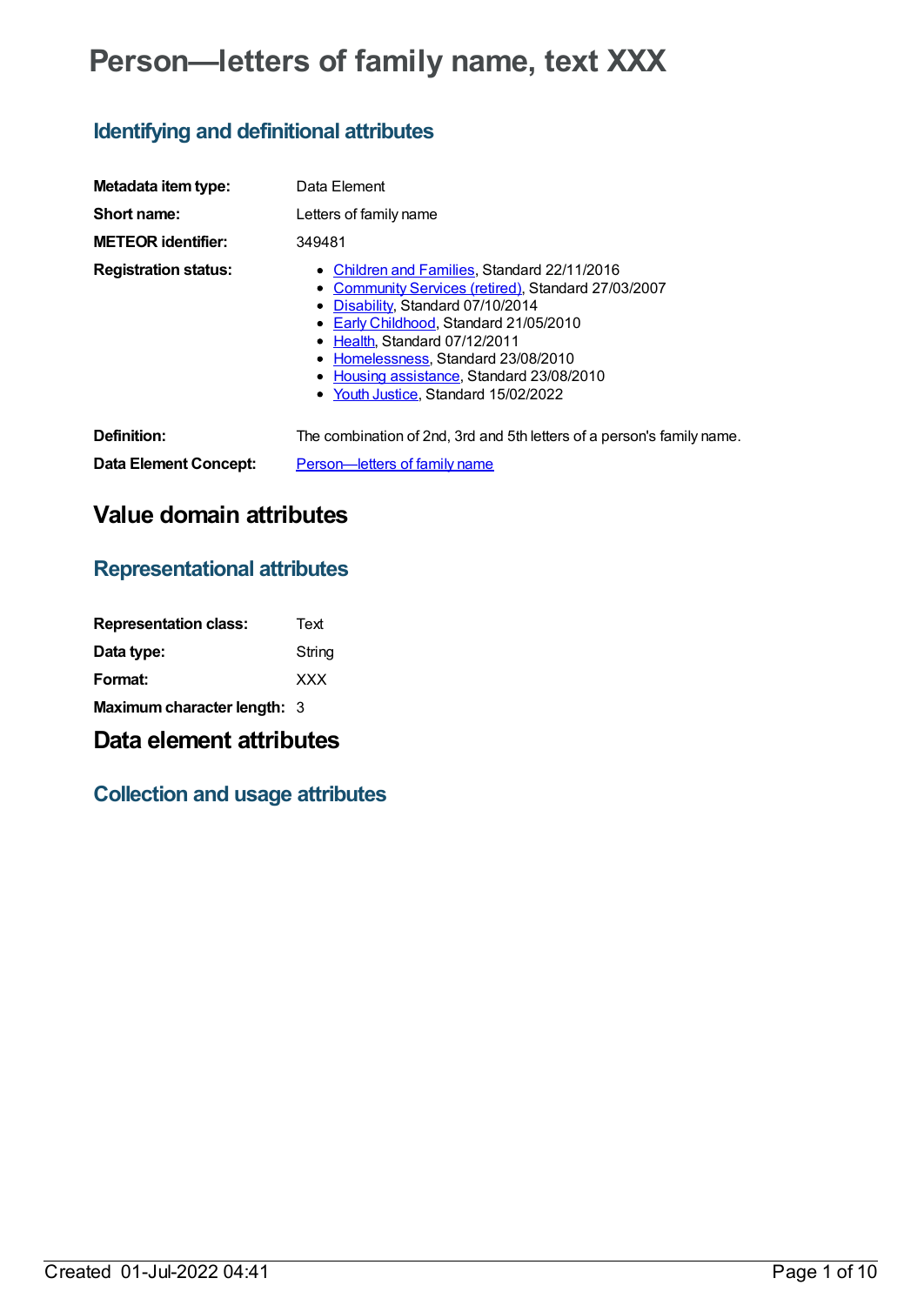| Guide for use:                  | In the three spaces, the agency should record the 2nd, 3rd and 5th letters of the<br>client's family name.                                                                                                                                                                                                                                                                                                                                                                                                                                                                                                                                                        |
|---------------------------------|-------------------------------------------------------------------------------------------------------------------------------------------------------------------------------------------------------------------------------------------------------------------------------------------------------------------------------------------------------------------------------------------------------------------------------------------------------------------------------------------------------------------------------------------------------------------------------------------------------------------------------------------------------------------|
|                                 | For example: If the client's family name is Brown, the reported value should be<br>RON. If the client's family name is Thompson, the reported value should be HOP.                                                                                                                                                                                                                                                                                                                                                                                                                                                                                                |
|                                 | If the client's family name includes non-alphabetic characters-for example<br>hyphens (as in Lee-Archer), apostrophes (as in O'Mara) or blank spaces (as in De<br>Vries)—these non-alphabetic characters should be ignored when counting the<br>position of each character.                                                                                                                                                                                                                                                                                                                                                                                       |
|                                 | Regardless of the length of a person's name, the reported value should always<br>be three characters long. If the legal family name is not long enough to supply the<br>requested letters (i.e. a legal family name of less than five letters) then agencies<br>should substitute the number '2' to reflect the missing letters. The placement of a<br>number '2' should always correspond to the same space that the missing letter<br>would have within the 3-digit field. A number (rather than a letter) is used for such a<br>substitution in order to clearly indicate that an appropriate corresponding letter from<br>the person's name is not available. |
|                                 | For example: If a person's family name is Farr, then value reported would be AR2<br>because the 2 is substituting for a missing 5th letter of the family name. Similarly, if<br>the person's family name was Hua, then the value reported would be UA2 because<br>the 2 is substituting for the missing 5th letter of the family name.                                                                                                                                                                                                                                                                                                                            |
|                                 | If a client's family name is missing altogether the agency should record the number<br>999 for all three spaces associated with the family name, (not the number 2). In<br>some cultures it is traditional to state the family name first. To overcome<br>discrepancies in recording/reporting that may arise as a result of this practice,<br>agencies should always ask the person to specify their legal first given name and<br>their legal family name separately. These should then be recorded as first given<br>name and family name as appropriate, regardless of the order in which they may<br>be traditionally given.                                 |
| <b>Comments:</b>                | The selected Letters of family name can be used in combination with Letters of<br>given name, Date of birth and Sex to develop a statistical linkage key to facilitate<br>the linkage of records for statistical purposes only. This key will also enable linkage<br>to other related databases that either have the same linkage key or the fundamental<br>information to form the same key. The linkage is to assist research and analysis of<br>the data, not for tracking of individuals through the system for case management.                                                                                                                              |
|                                 | The provision of letters of a person's name can be a sensitive issue because of<br>privacy and confidentiality concerns. The use of this information will be in<br>accordance with privacy principles.                                                                                                                                                                                                                                                                                                                                                                                                                                                            |
| <b>Relational attributes</b>    |                                                                                                                                                                                                                                                                                                                                                                                                                                                                                                                                                                                                                                                                   |
| Related metadata<br>references: | Is formed using Person (name)—family name, text X[X(39)]                                                                                                                                                                                                                                                                                                                                                                                                                                                                                                                                                                                                          |
|                                 | • Community Services (retired), Superseded 06/02/2012<br>• Health, Superseded 05/10/2016<br>• Housing assistance, Standard 20/06/2005<br>• Tasmanian Health, Standard 01/09/2016                                                                                                                                                                                                                                                                                                                                                                                                                                                                                  |
|                                 | Is used in the formation of Record-linkage key, code 581 XXXXXDDMMYYYYN                                                                                                                                                                                                                                                                                                                                                                                                                                                                                                                                                                                           |
|                                 | • Community Services (retired), Standard 21/05/2010<br>• Disability, Standard 07/10/2014<br>• Early Childhood, Standard 21/05/2010<br>• Health, Superseded 25/01/2018<br>• Homelessness, Superseded 10/08/2018<br>• Housing assistance, Standard 23/08/2010                                                                                                                                                                                                                                                                                                                                                                                                       |
|                                 | Is used in the formation of Record-linkage key, code 581 XXXXXDDMMYYYYX                                                                                                                                                                                                                                                                                                                                                                                                                                                                                                                                                                                           |
|                                 | • ACT Health (retired), Candidate 09/08/2018<br>• Health, Standard 25/01/2018<br>• Homelessness, Standard 10/08/2018                                                                                                                                                                                                                                                                                                                                                                                                                                                                                                                                              |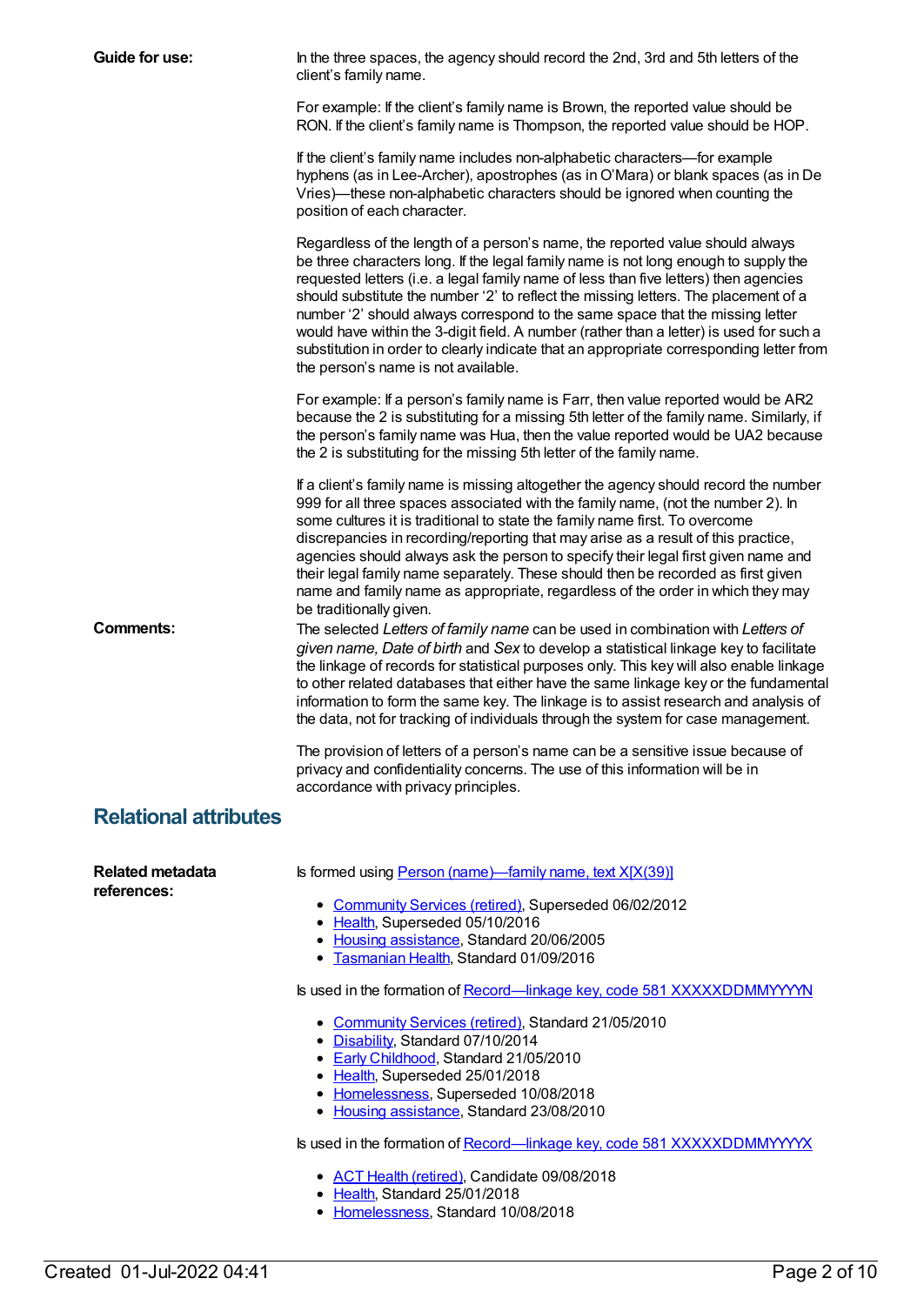*Implementation end date:* 30/06/2013

*DSS specific information:*

'Letters of carer's name' is collected as one item in cell number 2 in the Carer demographics file of the CP NMDS.

The 2nd, 3rd and 5th letters of the carer's family name are combined with the 2nd and 3rd letters of the carer's given name to obtain the 5 digit letters of the carer's name.

#### Child [protection](https://meteor.aihw.gov.au/content/492589) (CP) client file clusterChildren and [Families](https://meteor.aihw.gov.au/RegistrationAuthority/17), Superseded 22/11/2016 [Community](https://meteor.aihw.gov.au/RegistrationAuthority/1) Services (retired), Candidate 09/10/2014

*Implementation start date:* 01/07/2011

*Implementation end date:* 30/06/2013

*DSS specific information:*

'Letters of name' is collected as one item in cell number 2 in the Client file of the CP National minimum data set (NMDS).

The 2nd, 3rd and 5th letters of the client's family name are combined with the 2nd and 3rd letters of the client's given name to obtain the 5 digit letters of the client's name.

For children who were unborn at the time of the notification and who were subsequently born by 31 August, letters of name should reflect the name given to the child following birth.

Child [protection](https://meteor.aihw.gov.au/content/656475) (CP) client file clusterChildren and [Families](https://meteor.aihw.gov.au/RegistrationAuthority/17), Superseded 22/11/2016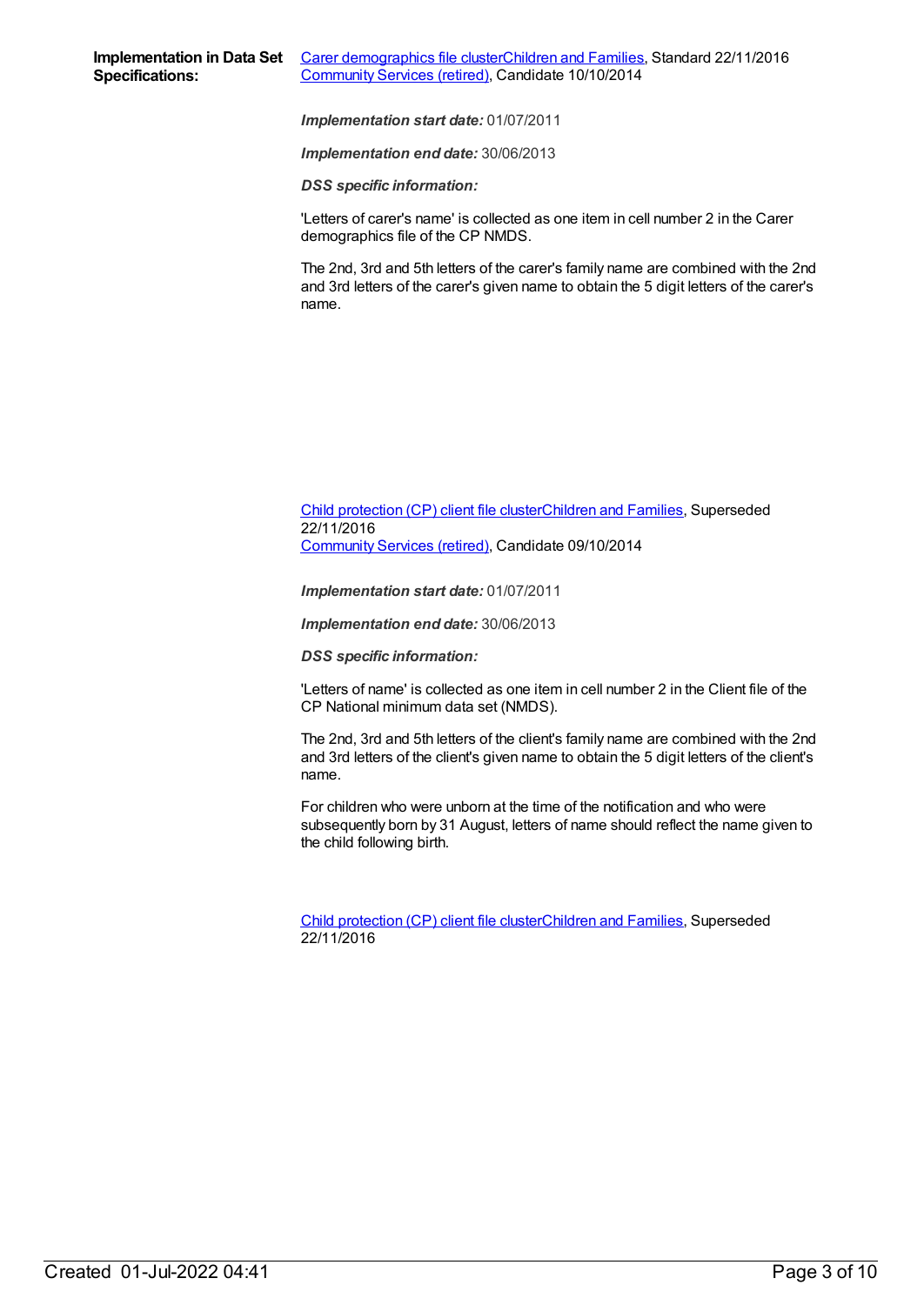*Implementation end date:* 30/06/2015

*DSS specific information:*

'Letters of name' is collected as one item in cell number 2 in the Client file of the CP National minimum data set (NMDS).

The 2nd, 3rd and 5th letters of the client's family name are combined with the 2nd and 3rd letters of the client's given name to obtain the 5 digit letters of the client's name.

For children who were unborn at the time of the notification and who were subsequently born by 31 August, letters of name should reflect the name given to the child following birth.

Child [protection](https://meteor.aihw.gov.au/content/655203) (CP) client file clusterChildren and [Families](https://meteor.aihw.gov.au/RegistrationAuthority/17), Superseded 22/11/2016

*Implementation start date:* 01/07/2012

*Implementation end date:* 30/06/2014

#### *DSS specific information:*

'Letters of name' is collected as one item in cell number 2 in the Client file of the CP National minimum data set (NMDS).

The 2nd, 3rd and 5th letters of the client's family name are combined with the 2nd and 3rd letters of the client's given name to obtain the 5 digit letters of the client's name.

For children who were unborn at the time of the notification and who were subsequently born by 31 August, letters of name should reflect the name given to the child following birth.

Child [protection](https://meteor.aihw.gov.au/content/656496) (CP) client file clusterChildren and [Families](https://meteor.aihw.gov.au/RegistrationAuthority/17), Superseded 20/04/2018

*Implementation start date:* 01/07/2014

*Implementation end date:* 30/06/2016

*DSS specific information:*

'Letters of name' is collected as one item in cell number 2 in the Client file of the CP National minimum data set (NMDS).

The 2nd, 3rd and 5th letters of the client's family name are combined with the 2nd and 3rd letters of the client's given name to obtain the 5 digit letters of the client's name.

For children who were unborn at the time of the notification and who were subsequently born by 31 August, letters of name should reflect the name given to the child following birth.

Child [protection](https://meteor.aihw.gov.au/content/688429) (CP) client file clusterChildren and [Families](https://meteor.aihw.gov.au/RegistrationAuthority/17), Superseded 20/01/2021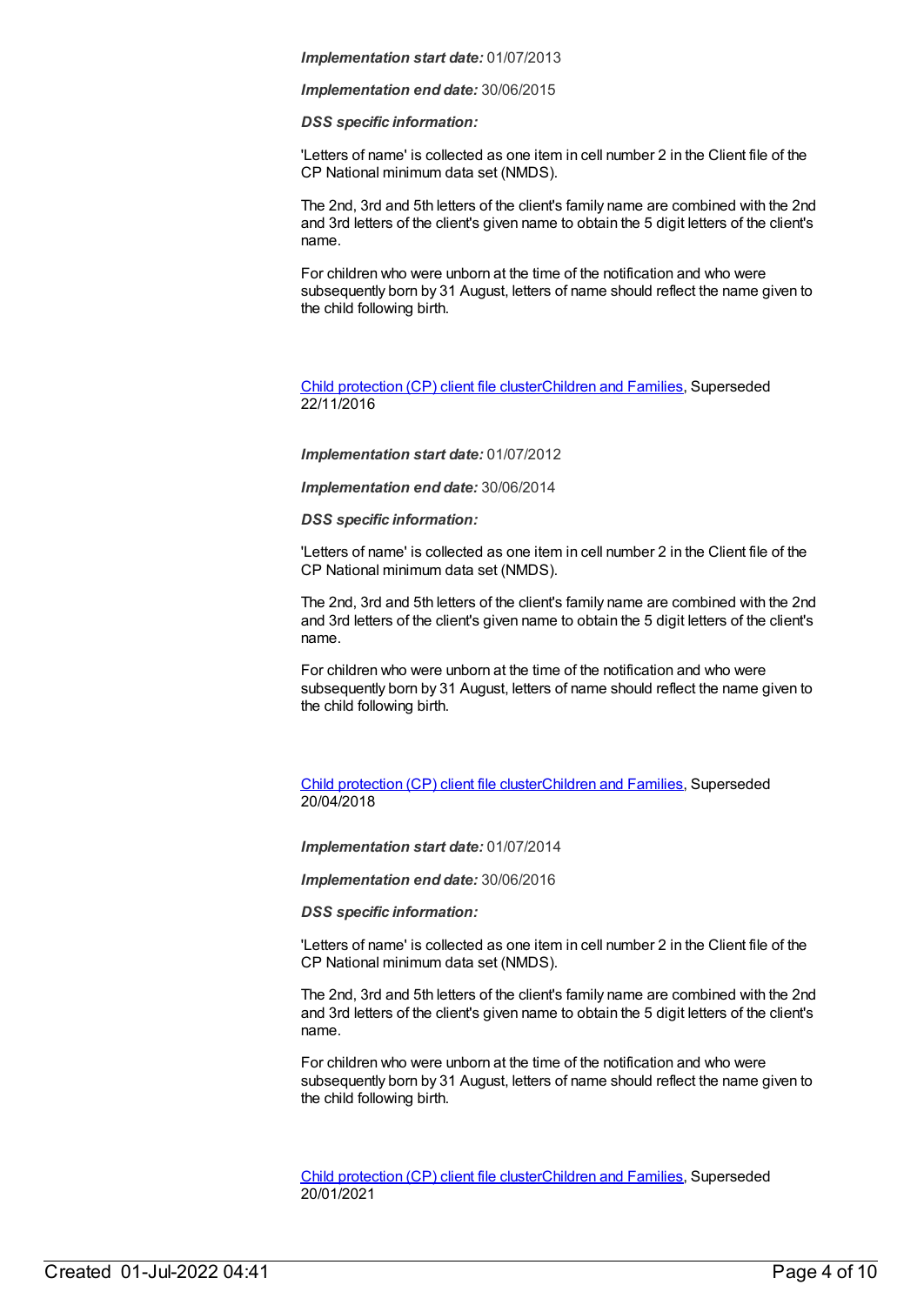*Implementation end date:* 30/06/2017

#### *DSS specific information:*

'Letters of name' is collected as one item in cell number 2 in the Client file of the CP National minimum data set (NMDS).

The 2nd, 3rd and 5th letters of the client's family name are combined with the 2nd and 3rd letters of the client's given name to obtain the 5 digit letters of the client's name.

For children who were unborn at the time of the notification and who were subsequently born by 31 August, letters of name should reflect the name given to the child following birth.

#### Child [protection](https://meteor.aihw.gov.au/content/748904) (CP) client file clusterChildren and [Families](https://meteor.aihw.gov.au/RegistrationAuthority/17), Standard 03/11/2021

#### *DSS specific information:*

'Letters of name' is collected as one item in cell number 2 in the Client file of the CP National minimum data set (NMDS).

The 2nd, 3rd and 5th letters of the client's family name are combined with the 2nd and 3rd letters of the client's given name to obtain the 5 digit letters of the client's name.

For children who were unborn at the time of the notification and who were subsequently born by 31 August, letters of name should reflect the name given to the child following birth.

#### Child [protection](https://meteor.aihw.gov.au/content/706958) (CP) client file clusterChildren and [Families](https://meteor.aihw.gov.au/RegistrationAuthority/17), Superseded 03/11/2021

#### *DSS specific information:*

'Letters of name' is collected as one item in cell number 2 in the Client file of the CP National minimum data set (NMDS).

The 2nd, 3rd and 5th letters of the client's family name are combined with the 2nd and 3rd letters of the client's given name to obtain the 5 digit letters of the client's name.

For children who were unborn at the time of the notification and who were subsequently born by 31 August, letters of name should reflect the name given to the child following birth.

Child [protection](https://meteor.aihw.gov.au/content/355790) and support services (CPSS) client [clusterCommunity](https://meteor.aihw.gov.au/RegistrationAuthority/1) Services (retired), Standard 30/04/2008

*Implementation start date:* 22/06/2007

[Children's](https://meteor.aihw.gov.au/content/308217) Services NMD[SCommunity](https://meteor.aihw.gov.au/RegistrationAuthority/1) Services (retired), Superseded 21/05/2010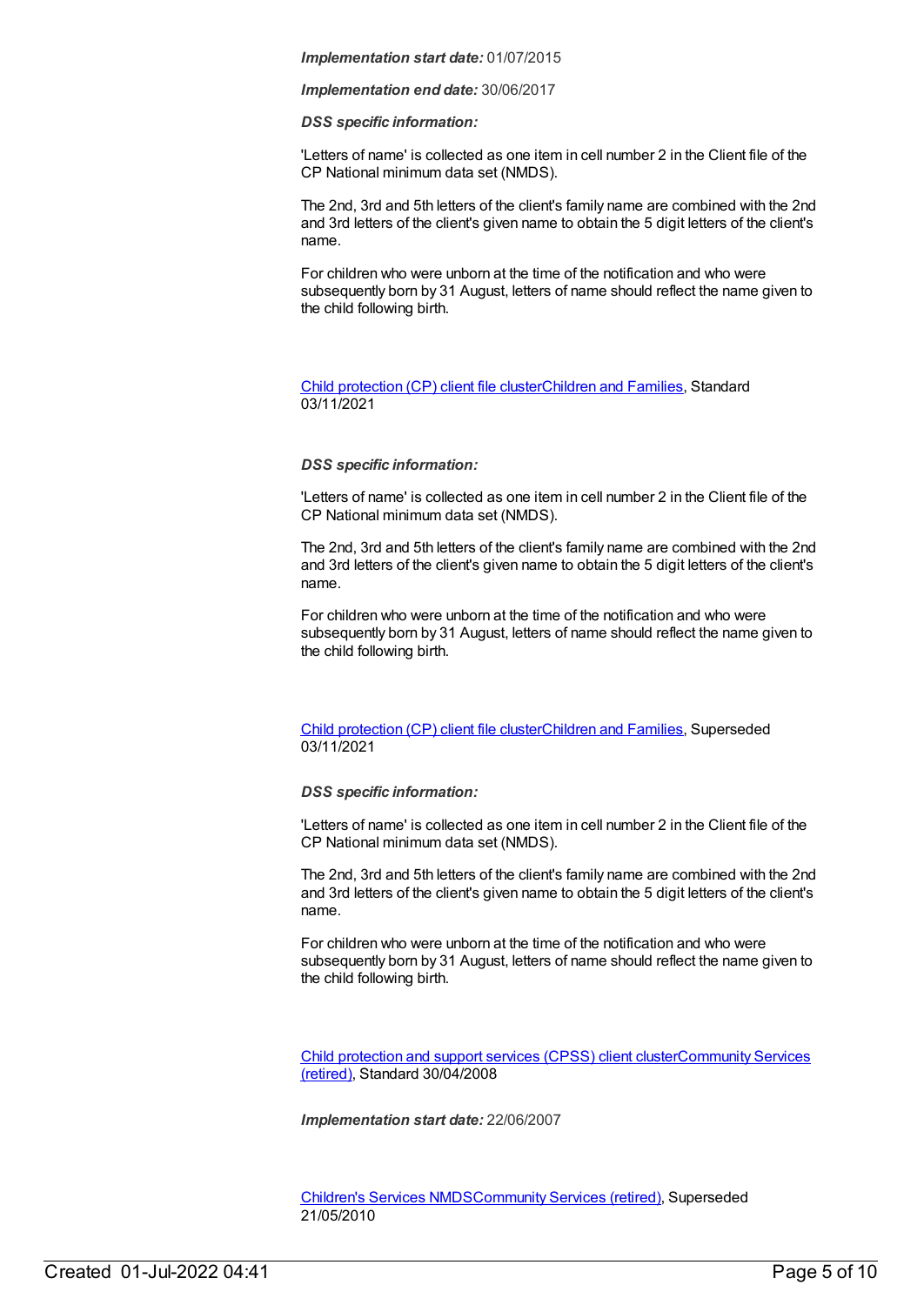#### *DSS specific information:*

In the Children's Services NMDS, this is a specific combination of letters selected from the child's family name/surname to provide a child identifier within and across child care or preschool services and to assist with record linkage.

[Commonwealth](https://meteor.aihw.gov.au/content/317350) State/Territory Disability Agreement NMDS - 1 July 200[6Community](https://meteor.aihw.gov.au/RegistrationAuthority/1) Services (retired), Superseded 14/12/2008

[Commonwealth](https://meteor.aihw.gov.au/content/372123) State/Territory Disability Agreement NMDS (July 2008[\)Community](https://meteor.aihw.gov.au/RegistrationAuthority/1) Services (retired), Superseded 11/11/2009

[Disability](https://meteor.aihw.gov.au/content/386485) Services NMDS 2009-10[Community](https://meteor.aihw.gov.au/RegistrationAuthority/1) Services (retired), Superseded 15/12/2011

*Implementation start date:* 01/07/2009

[Disability](https://meteor.aihw.gov.au/content/428708) Services NMDS 2010-11[Community](https://meteor.aihw.gov.au/RegistrationAuthority/1) Services (retired), Superseded 15/12/2011

*Implementation start date:* 01/07/2010

[Disability](https://meteor.aihw.gov.au/content/461636) Services NMDS 2011-12[Community](https://meteor.aihw.gov.au/RegistrationAuthority/1) Services (retired), Superseded 13/03/2013

*Implementation start date:* 01/07/2011

Early Childhood [Education](https://meteor.aihw.gov.au/content/438006) and Care: Unit Record Level NMDS 2011Early Childhood, [Superseded](https://meteor.aihw.gov.au/RegistrationAuthority/13) 09/03/2012

*Implementation start date:* 01/07/2011

*DSS specific information:*

Should be reported for the child only, i.e. information not required for teachers.

Early Childhood [Education](https://meteor.aihw.gov.au/content/438006) and Care: Unit Record Level NMDS 2011Early Childhood, [Superseded](https://meteor.aihw.gov.au/RegistrationAuthority/13) 09/03/2012

*Implementation start date:* 01/07/2011

*DSS specific information:*

Should be reported for the child only, i.e. information not required for teachers.

Early Childhood [Education](https://meteor.aihw.gov.au/content/466523) and Care: Unit Record Level NMDS 2012Early Childhood, [Superseded](https://meteor.aihw.gov.au/RegistrationAuthority/13) 08/04/2013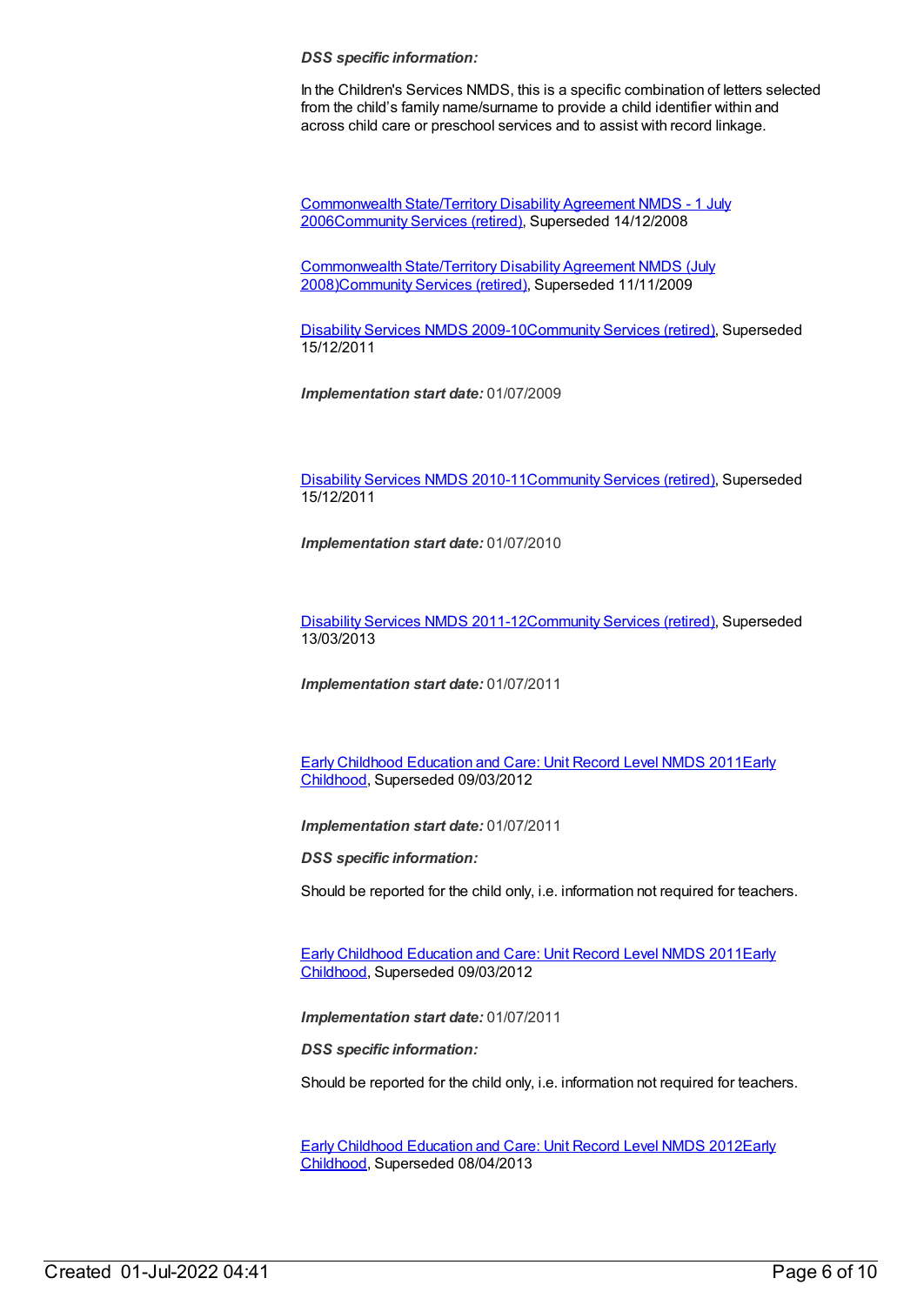*DSS specific information:*

Should be reported for the child only, i.e. information not required for teachers.

Early Childhood [Education](https://meteor.aihw.gov.au/content/494147) and Care: Unit Record Level NMDS 2013Early Childhood, [Superseded](https://meteor.aihw.gov.au/RegistrationAuthority/13) 28/05/2014

*Implementation start date:* 01/07/2013

*DSS specific information:*

Should be reported for the child only, i.e. information not required for teachers.

Early Childhood [Education](https://meteor.aihw.gov.au/content/555380) and Care: Unit Record Level NMDS 2014Early Childhood, [Superseded](https://meteor.aihw.gov.au/RegistrationAuthority/13) 01/06/2015

*Implementation start date:* 01/07/2014

*DSS specific information:*

Should be reported for the child only.

Early Childhood [Education](https://meteor.aihw.gov.au/content/602247) and Care: Unit Record Level NMDS 2015Early Childhood, [Superseded](https://meteor.aihw.gov.au/RegistrationAuthority/13) 24/07/2018

*Implementation start date:* 01/07/2015

*DSS specific information:*

Should be reported for the child only.

Early Childhood [Education](https://meteor.aihw.gov.au/content/686022) and Care: Unit Record Level NMDS 2016Early Childhood, [Superseded](https://meteor.aihw.gov.au/RegistrationAuthority/13) 24/07/2018

*Implementation start date:* 01/07/2016

*Implementation end date:* 30/06/2017

*DSS specific information:*

Should be reported for the child only.

Early Childhood [Education](https://meteor.aihw.gov.au/content/686135) and Care: Unit Record Level NMDS 2017Early Childhood, [Superseded](https://meteor.aihw.gov.au/RegistrationAuthority/13) 24/07/2018

*Implementation start date:* 01/07/2017

*Implementation end date:* 30/06/2018

*DSS specific information:*

Should be reported for the child only.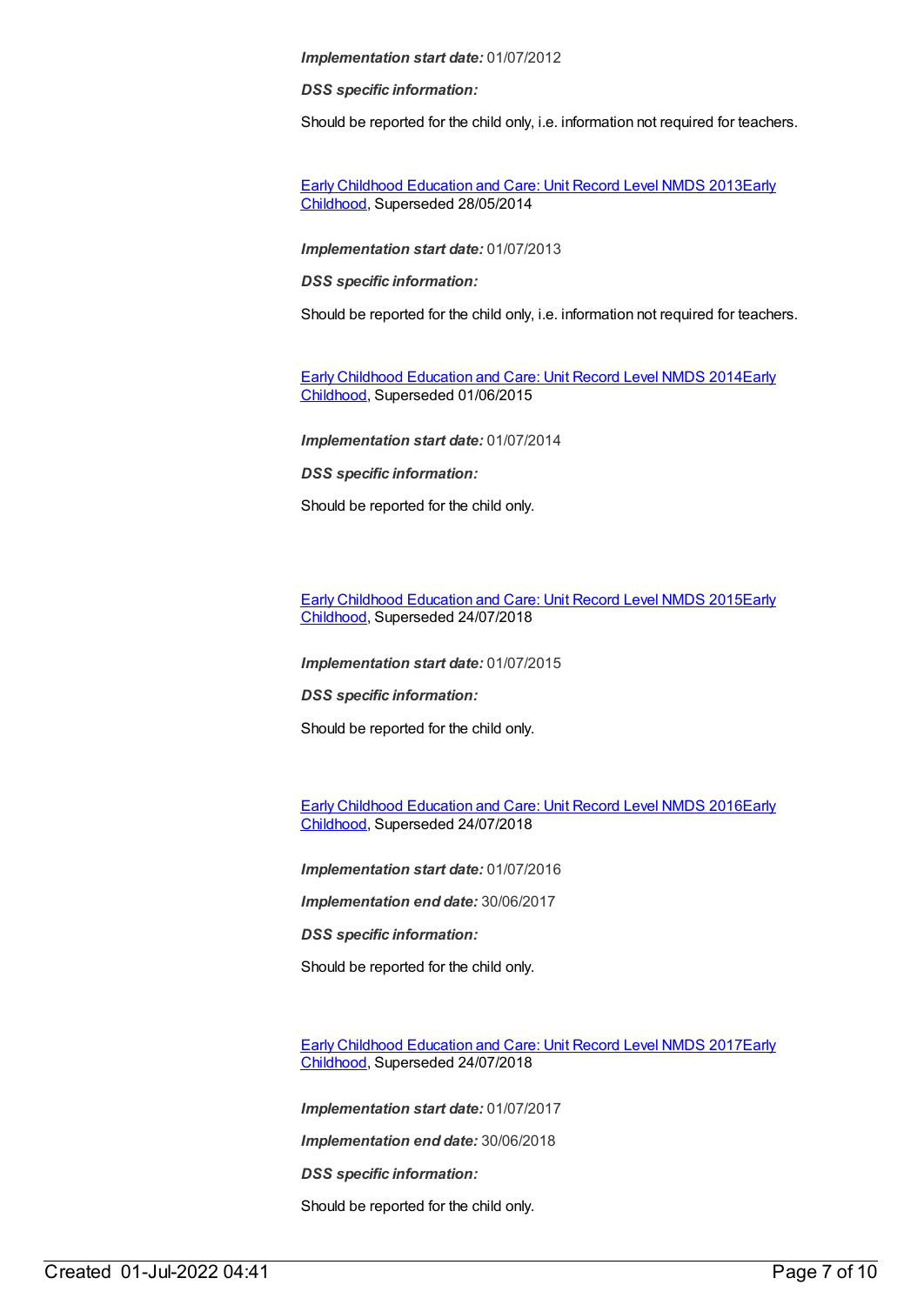#### Early Childhood [Education](https://meteor.aihw.gov.au/content/686221) and Care: Unit Record Level NMDS 2018Early Childhood, [Superseded](https://meteor.aihw.gov.au/RegistrationAuthority/13) 02/12/2020

*Implementation start date:* 01/07/2018

*DSS specific information:*

Should be reported for the child only.

Early Childhood [Education](https://meteor.aihw.gov.au/content/731157) and Care: Unit Record Level NMDS 2019Early Childhood, [Superseded](https://meteor.aihw.gov.au/RegistrationAuthority/13) 02/12/2020

*Implementation start date:* 01/07/2019

*DSS specific information:*

Should be reported for the child only.

Early Childhood [Education](https://meteor.aihw.gov.au/RegistrationAuthority/13) and Care: Unit Record Level NMDS 2020Early Childhood, Superseded 25/10/2021

*Implementation start date:* 01/07/2020

*DSS specific information:*

Should be reported for the child only.

Early Childhood [Education](https://meteor.aihw.gov.au/RegistrationAuthority/13) and Care: Unit Record Level NMDS 2021Early Childhood, Standard 25/10/2021

*Implementation start date:* 01/07/2021

*DSS specific information:*

Should be reported for the child only.

[Juvenile](https://meteor.aihw.gov.au/content/386845) Justice Client file cluste[rCommunity](https://meteor.aihw.gov.au/RegistrationAuthority/1) Services (retired), Standard 14/09/2009 Youth [Justice](https://meteor.aihw.gov.au/RegistrationAuthority/4), Recorded 23/05/2022

*Implementation start date:* 24/09/2009

[Juvenile](https://meteor.aihw.gov.au/content/513199) Justice Client file cluste[rCommunity](https://meteor.aihw.gov.au/RegistrationAuthority/1) Services (retired), Not progressed 23/01/2018 Youth [Justice](https://meteor.aihw.gov.au/RegistrationAuthority/4), Recorded 23/05/2022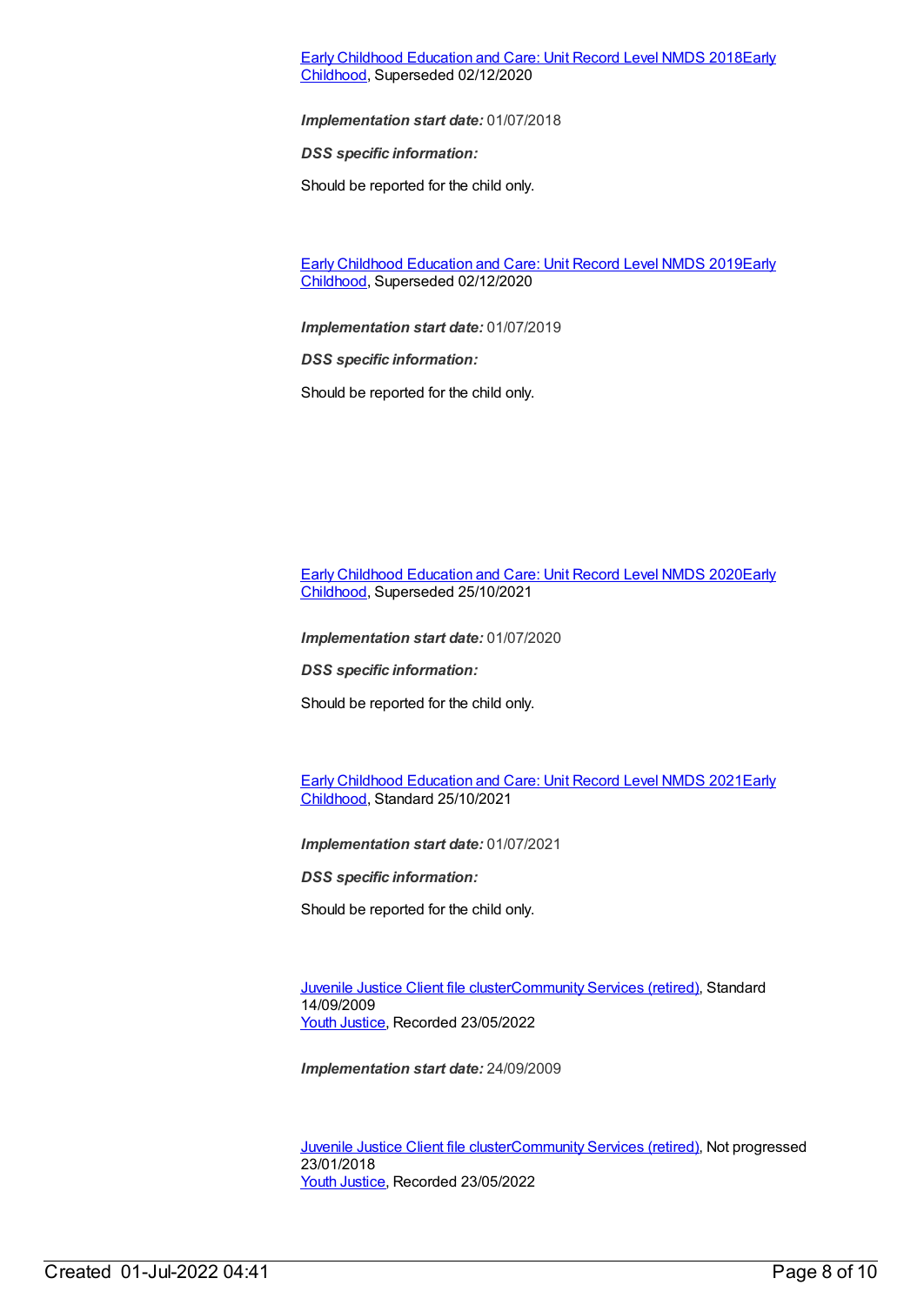#### *DSS specific information:*

'Letters of name' is collected as one item in cell number 2 and is a specific combination of the 2nd, 3rd and 5th letters of the person's family name and the 2nd and 3rd letters of the person's given name.

[Juvenile](https://meteor.aihw.gov.au/content/314122) Justice NMDS 200[7Community](https://meteor.aihw.gov.au/RegistrationAuthority/1) Services (retired), Superseded 19/05/2010

*Implementation start date:* 01/07/2005

Public Housing and State Owned and Managed Indigenous housing (PH & SOMIH) DSS [2018-Housing](https://meteor.aihw.gov.au/content/711016) [assistance](https://meteor.aihw.gov.au/RegistrationAuthority/11), Standard 10/05/2019

*Implementation start date:* 01/07/2018

SAAP Client [Collection](https://meteor.aihw.gov.au/content/339019) National Minimum Data Se[tCommunity](https://meteor.aihw.gov.au/RegistrationAuthority/1) Services (retired), Retired 01/07/2011

*DSS specific information:*

This data element should be collected for the client and for each accompanying child.

[Safety](https://meteor.aihw.gov.au/content/748884) in care (SC) file cluste[rChildren](https://meteor.aihw.gov.au/RegistrationAuthority/17) and Families, Standard 03/11/2021

#### *DSS specific information:*

'Letters of name' is collected as one item in cell number 2 in the Safety in care file of the CP National minimum data set (NMDS).

The 2nd, 3rd and 5th letters of the client's family name are combined with the 2nd and 3rd letters of the client's given name to obtain the 5 digit letters of the client's name.

For children who were unborn at the time of the notification and who were subsequently born by 31 August, letters of name should reflect the name given to the child following birth.

[Safety](https://meteor.aihw.gov.au/content/740182) in care (SC) file cluste[rChildren](https://meteor.aihw.gov.au/RegistrationAuthority/17) and Families, Superseded 03/11/2021